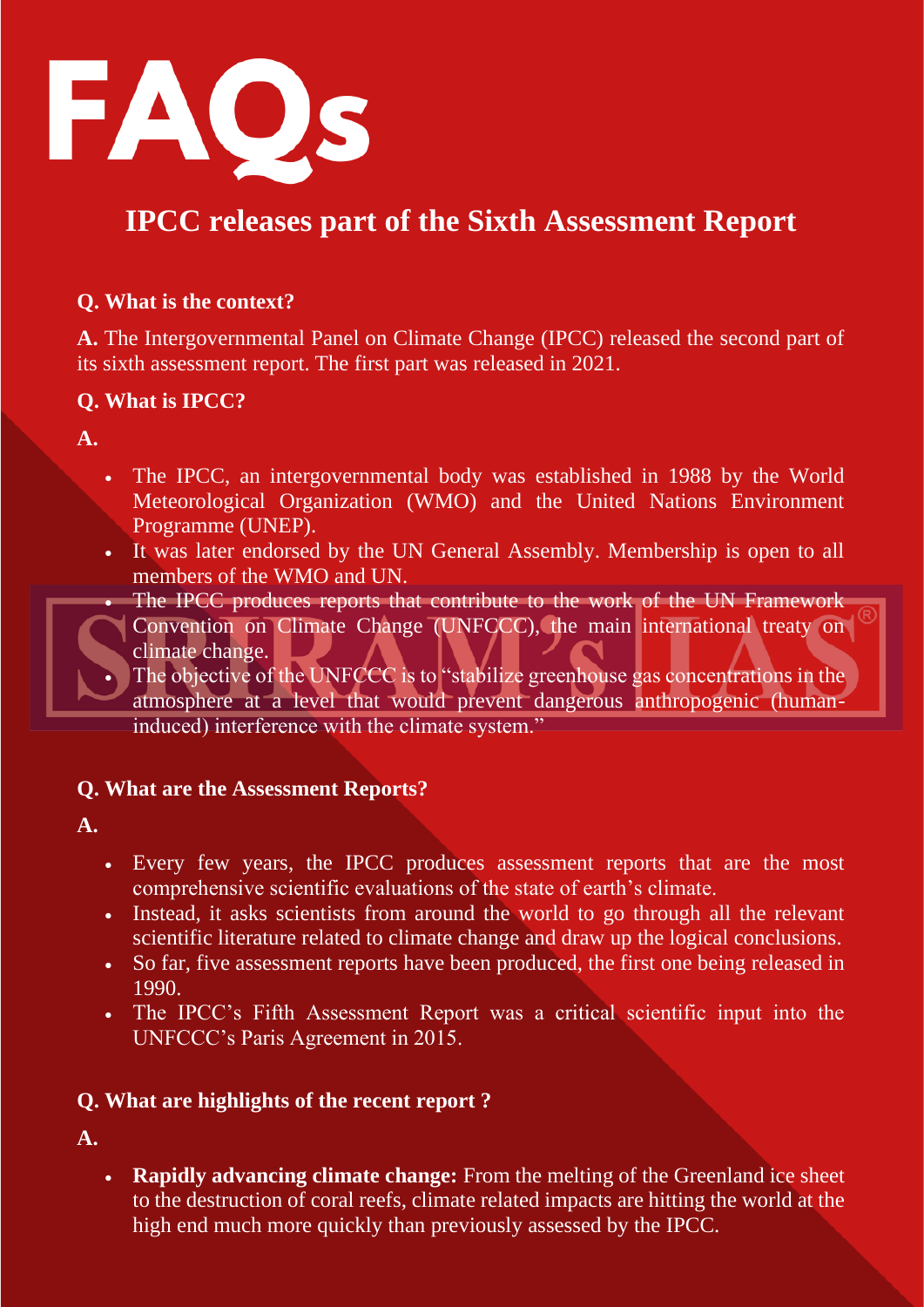

- **Limitations of technology:** The use of some technologies designed to limit warming or reduce CO2 could make matters worse rather than better.
- **Impact of urbanization:** While large cities are hotspots for climate impacts, they also offer a real opportunity to avoid the worst impacts of warming.
- **Limited opportunity for mitigation:** The report has warned the opportunity for action will only last for the rest of this decade.

#### **Q. What are some projections of the first part of 6th Report ?**

**A.** Apart from incorporating the latest available scientific evidence, the Sixth Assessment Report is also attempting to provide more actionable information to help governments take policy decisions.

- **Regional focus:** It is expected that this report would likely state what the scenarios for sea-level rise in the Bay of Bengal region is, not just what the average sea-level rise across the world is likely to be.
	- **Rise of extreme events:** There is expected to be bigger focus on extreme weather events, like the ones we have seen in the last few weeks.
	- **Vulnerabilities of urban areas:** Densely populated mega-cities are supposed to be among the most vulnerable to impacts of climate change. The report is expected to present specific scenarios the climate change impacts on cities and large urban populations, and also implications for key infrastructure.
- **Synergy of climate action is needed:** IPCC is expected to present a more integrated understanding of the situation, cross-link evidence and discuss tradeoffs between different options or pathways, and also likely to cover social implications of climate change action by countries.

#### **Q. What are key highlights of previous assessment reports ?**

#### **A. First Assessment Report (1990)**

- Emissions resulting from human activities are substantially increasing the atmospheric concentrations of the greenhouse gases.
- Global temperatures have risen by 0.3 to 0.6 degree Celsius in last 100 years. In business-as-usual scenario, temperatures likely to increase by 2 degree Celsius compared to pre-industrial levels by 2025, and 4 degree Celsius by 2100
- Sea-level likely to rise by 65 cm by 2100

This report formed the basis for negotiation of the UN Framework Convention on Climate Change in 1992.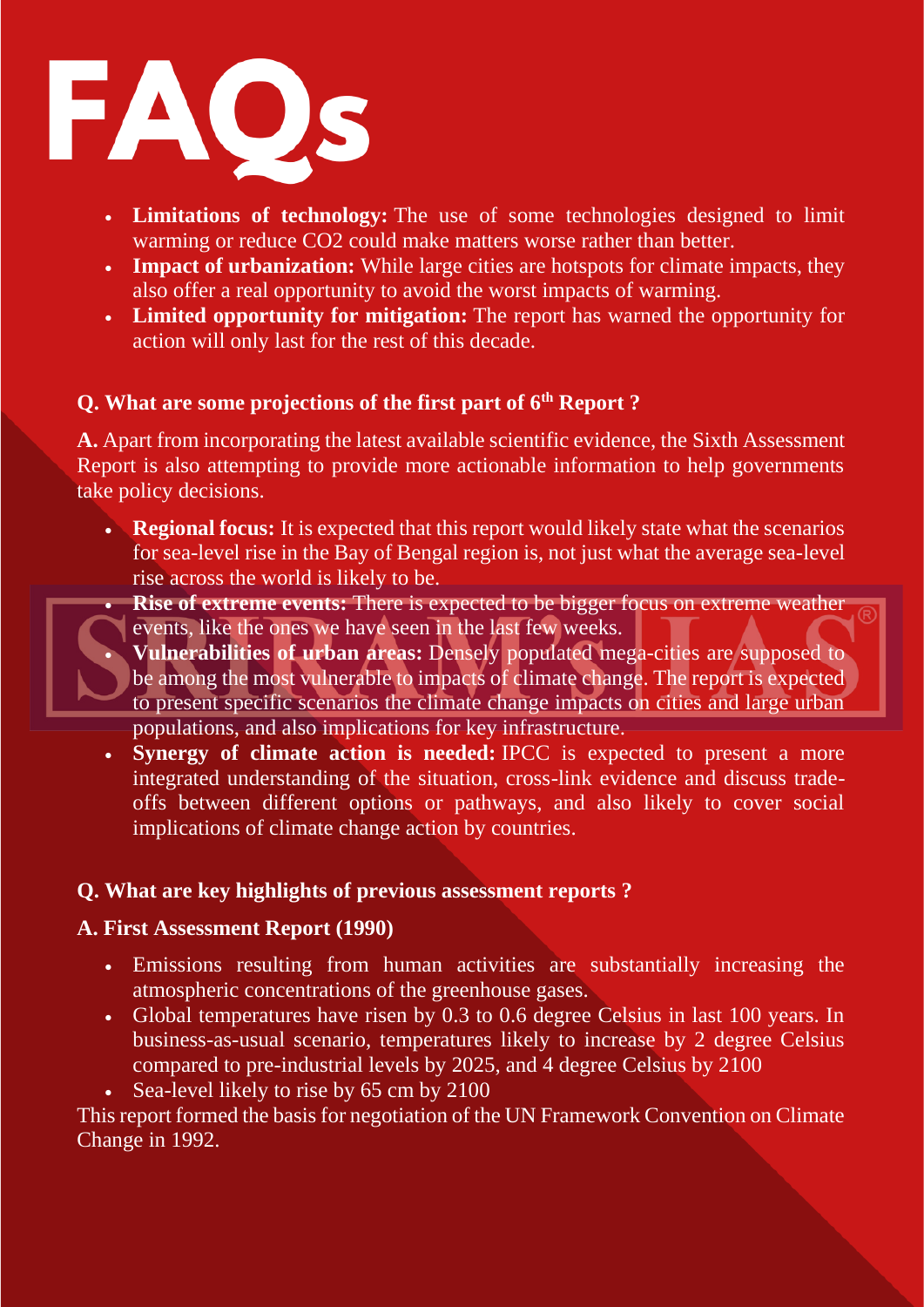

#### **Second Assessment Report (1995)**

- Revises projected rise in global temperatures to 3 degree Celsius above preindustrial levels by 2100, sea-level rise to 50 cm, in light of more evidence.
- Global rise in temperature by 0.3 to 0.6 degree Celsius since late 19th century, "unlikely to be entirely natural in origin".

This report was the scientific underpinning for Kyoto Protocol in 1997.

#### **Third Assessment Report (2001)**

- Revises projected rise in global temperatures to 1.4 to 5.8 degree Celsius by 2100 compared to 1990. Projected rate of warming unprecedented in last 10,000 years.
- Rainfall will increase on an average. The report also predicts that by 2100, the sea level is likely to rise by as much as 80 cm from 1990 levels. Glaciers to retreat during the 21st century.
- Frequency, intensity and duration of extreme weather events to increase.
- Presents new and stronger evidence to suggest that global warming is mostly

### attributable to human activities.

#### **Fourth Assessment Report (2007)**

- Greenhouse gas emissions increased by 70 per cent between 1970 and 2004.
	- Atmospheric concentrations of CO2 in 2005 (379 ppm) the maximum in 650,000 years.
	- In worst case scenario, global temperatures could rise 4.5 degree Celsius by 2100 from pre-industrial levels. Sea-levels could be 60 cm higher than 1990 levels.

The report won the 2007 Nobel Peace Prize for IPCC and was the scientific input for the 2009 Copenhagen climate meeting.

#### **Fifth Assessment Report (2014)**

- More than half the temperature rise since 1950 attributable to human activities.
- Atmospheric concentrations of carbon dioxide, methane and nitrous oxide "unprecedented" in the last 800,000 years.
- Rise in global temperatures by 2100 could be as high as 4.8 degree Celsius from pre-industrial times
- More frequent and longer heat waves "virtually certain".

• "Large fraction of species" face extinction. Food security would be undermined. This report formed the scientific basis for negotiations of the Paris Agreement in 2015.